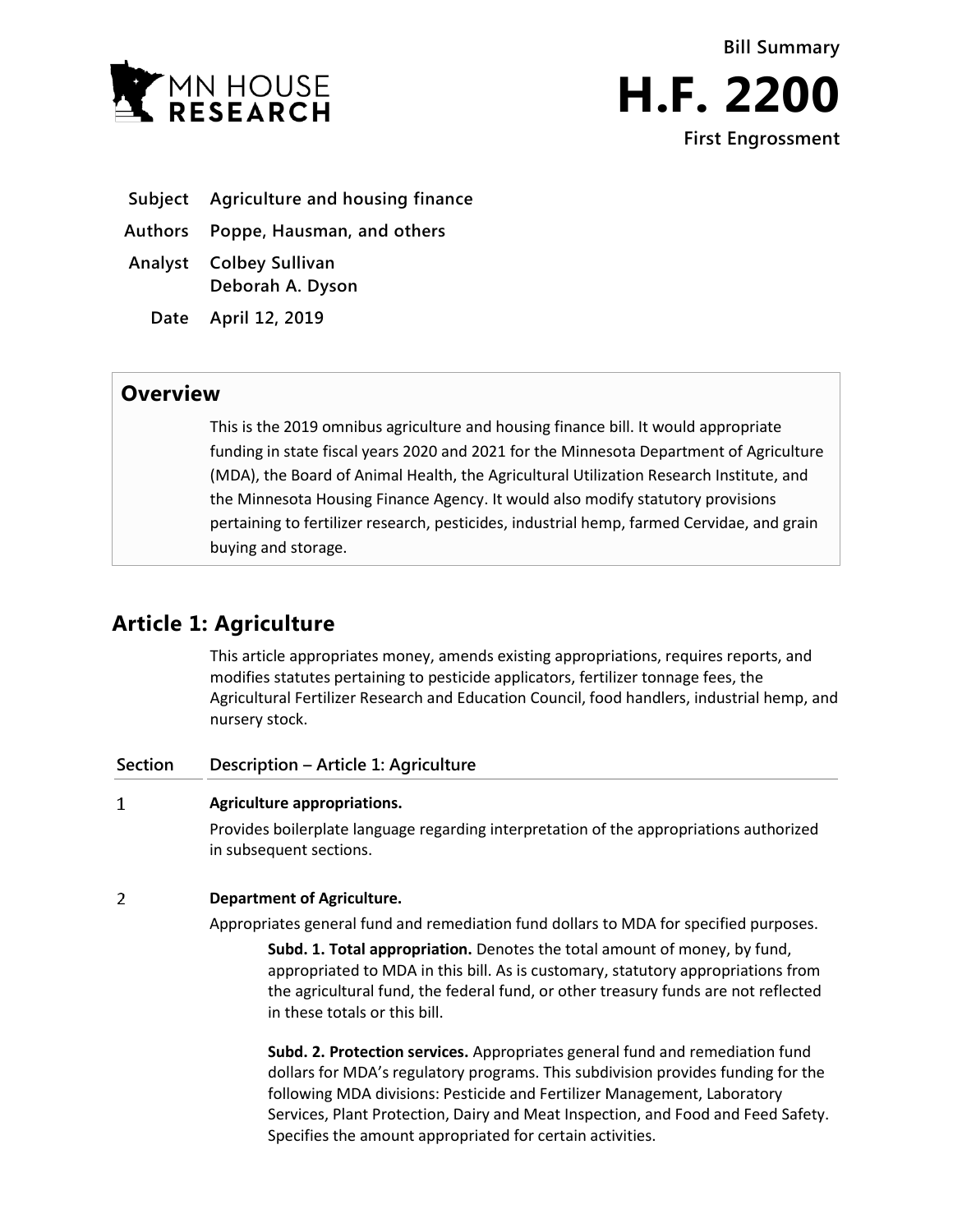**Subd. 3. Agricultural marketing and development.** Appropriates general fund dollars for MDA's Agricultural Marketing and Development Division. Specifies the amount appropriated for certain activities.

**Subd. 4. Agriculture, bioenergy, and bioproduct advancement.** Appropriates general fund dollars for specific programs and purposes within this budget category.

**Subd. 5. Administration and financial assistance.** Appropriates general fund dollars for specified pass-through grants and agency administration.

#### 3 **Board of Animal Health.**

Appropriates money to the Board of Animal Health. Specifies the amount appropriated for certain activities.

#### $\overline{4}$ **Agricultural Utilization Research Institute.**

Appropriates general fund dollars to the Agricultural Utilization Research Institute. Specifies the amount appropriated to maintain current service levels.

#### 5 **Definitions.**

States that costs incurred to acquire the perimeter fences that are required by law for farmed Cervidae are eligible for partial reimbursement via competitive livestock investment grants awarded by MDA.

#### 6 **Prohibited pesticide use.**

Doubles the monetary penalty assessed by MDA against a person who applies a pesticide in a manner that results in damage to an adjacent state park, state forest, or other properties in the state outdoor recreation system (see Minn. Stat. § 86A.04 for more on the outdoor recreation system).

#### 7 **Fees.**

Lowers the noncommercial pesticide applicator license fee for a contractor who applies a restricted-use pesticide while performing rest area custodial services for the Minnesota Department of Transportation (MnDOT). According to MDA, if this language is enacted a contractor providing rest area custodial services for MnDOT who applies only nonrestricted-use pesticides would not require a state pesticide applicator license of any kind.

#### 8 **Payment of inspection fee.**

Extends by five years the fertilizer inspection fee surcharge of 40 cents/ton that funds the fertilizer research, education, and technology transfer grants awarded by the Minnesota Agricultural Fertilizer Research and Education Council (AFREC) each year.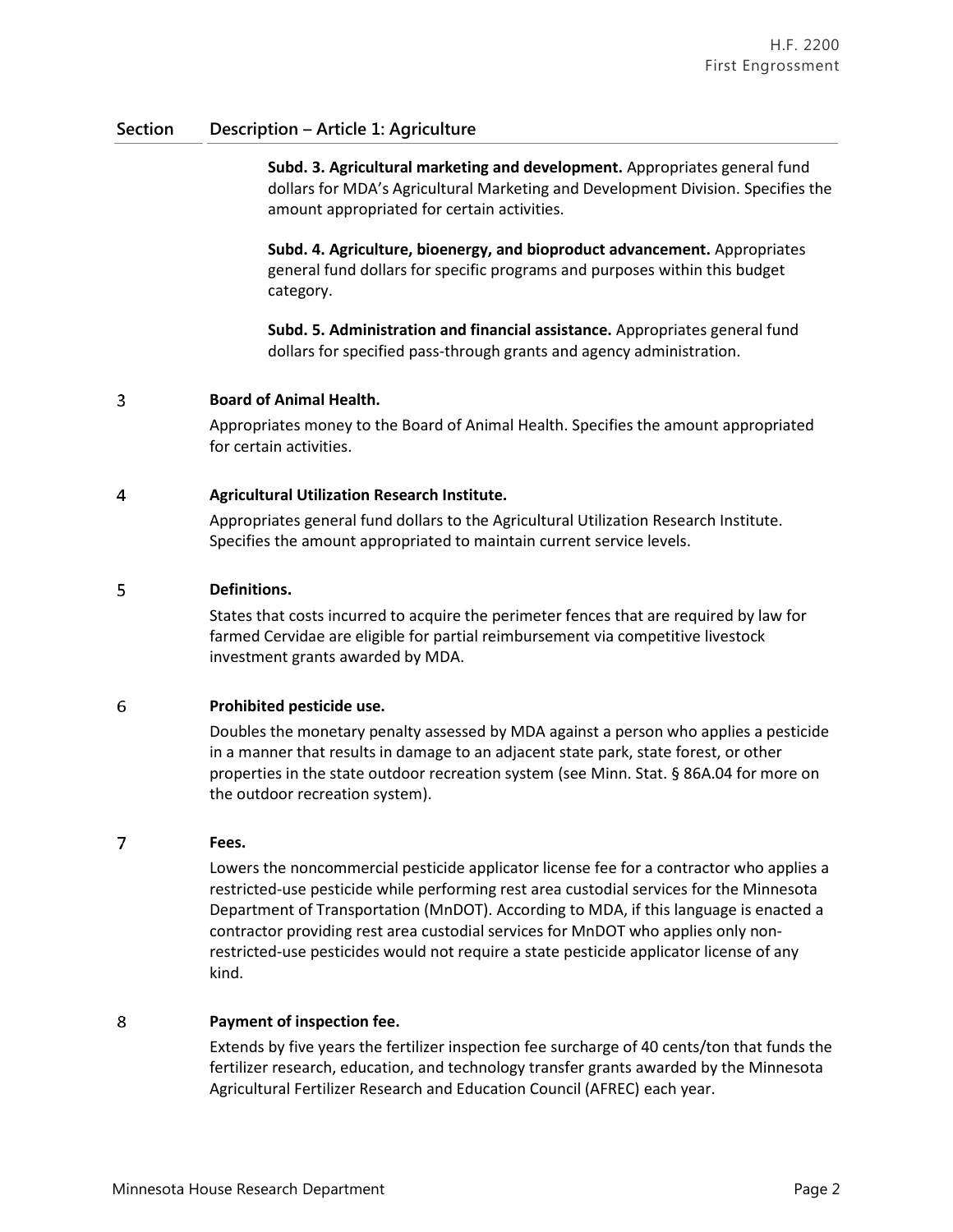#### 9 **Expiration.**

Extends AFREC for five additional years.

#### 10 **Eligible projects.**

Modifies the agricultural fertilizer research and education grant program administered by AFREC by requiring dissemination of fertilizer research findings to those who use fertilizer in metropolitan areas.

#### 11 **Awarding grants.**

Authorizes ARREC to award up to ten percent of fertilizer grant dollars to projects that concern fertilizer use in metropolitan areas.

#### 12 **Expiration.**

Extends the expiring fertilizer research and education grant program administered by AFREC by five additional years.

#### 13 **Expiration.**

Extends by five years the dedicated treasury account that holds proceeds from the 40 cent/ton AFREC surcharge.

#### 14 **Enhanced penalties; outdoor recreation lands.**

In conjunction with section 6, this section doubles the monetary penalty for a person who applies a pesticide in a manner that results in damage to adjacent state outdoor recreation land.

#### 15 **Labeling and advertising of nursery stock.**

Modifies a statute that governs when nursery stock may be labeled or advertised as pollinator-friendly. Expands the promotion restriction to include wholesalers and other plant sellers and lowers the regulatory threshold to any detectable level of the systemic pesticide in the plant.

#### 16 **Industrial hemp.**

Amends the definition of "industrial hemp" to include hemp seeds, cannabinoids, extracts, and other named hemp derivatives and byproducts. With this change, the state definition of industrial hemp would be similar to the federal definition of hemp established in the Agricultural Improvement Act of 2018 (aka the 2018 Farm Bill). This change would effectively authorize the possession, transportation, processing, sale, and purchase of these items in the state.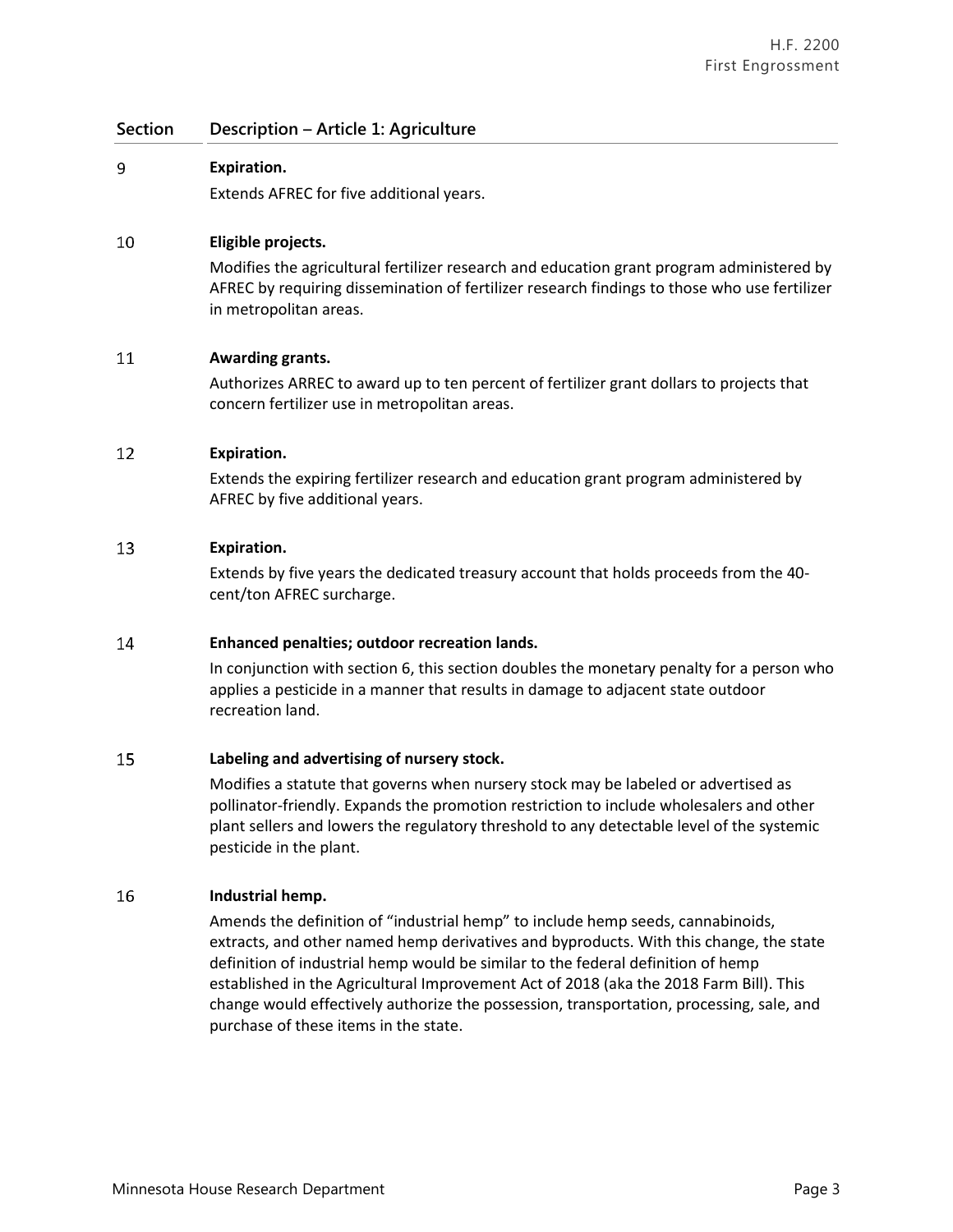#### 17 **Agricultural crop; possession authorized.**

Authorizes possession of industrial hemp, as defined above, that was lawfully grown in another state. The Agricultural Improvement Act of 2018 also authorized interstate hemp commerce.

#### 18 **Persons selling liquor.**

Requires MDA to exclude a liquor store's gross sales of off-sale alcoholic beverages when determining the appropriate food handler license fee.

#### 19 **Agriculture, bioenergy, and bioproduct advancement.**

Amends Laws 2015 to extend MDA's access to the fiscal year 2017 general fund appropriation for the Agricultural Growth, Research, and Innovation Program by one year, to June 30, 2020.

**Effective date:** This section would be effective the day following final enactment. Unless specified otherwise, sections in this bill would take effect on the first day of state fiscal year 2020, i.e., July 1, 2019.

#### 20 **Protection services.**

Amends Laws 2017 to authorize MDA to use \$5,000 of the \$175,000 fiscal year 2019 wolf depredation payment appropriation to compensate University of Minnesota Extension educators who determine the fair market value of livestock destroyed or crippled by wolves.

**Effective date:** This section would be effective the day following final enactment.

#### 21 **Agriculture, bioenergy, and bioproduct advancement.**

Amends Laws 2017 to extend MDA's access to the fiscal year 2019 general fund appropriation for the Agricultural Growth, Research, and Innovation Program by one year, to June 30, 2022.

**Effective date:** This section would be effective the day following final enactment.

#### 22 **Industrial hemp; report.**

Requires MDA to apply to the United States Department of Agriculture (USDA) for primary regulatory authority over industrial hemp in Minnesota. Under the Agriculture Improvement Act of 2018, a state may submit a plan to USDA and request primary regulatory jurisdiction over hemp within the state's borders. Requires MDA, in consultation with other named agencies, to develop a framework for regulating the possession and use of THC resulting from the processing of industrial hemp and to report this recommended framework to certain legislative committees no later than February 15, 2020.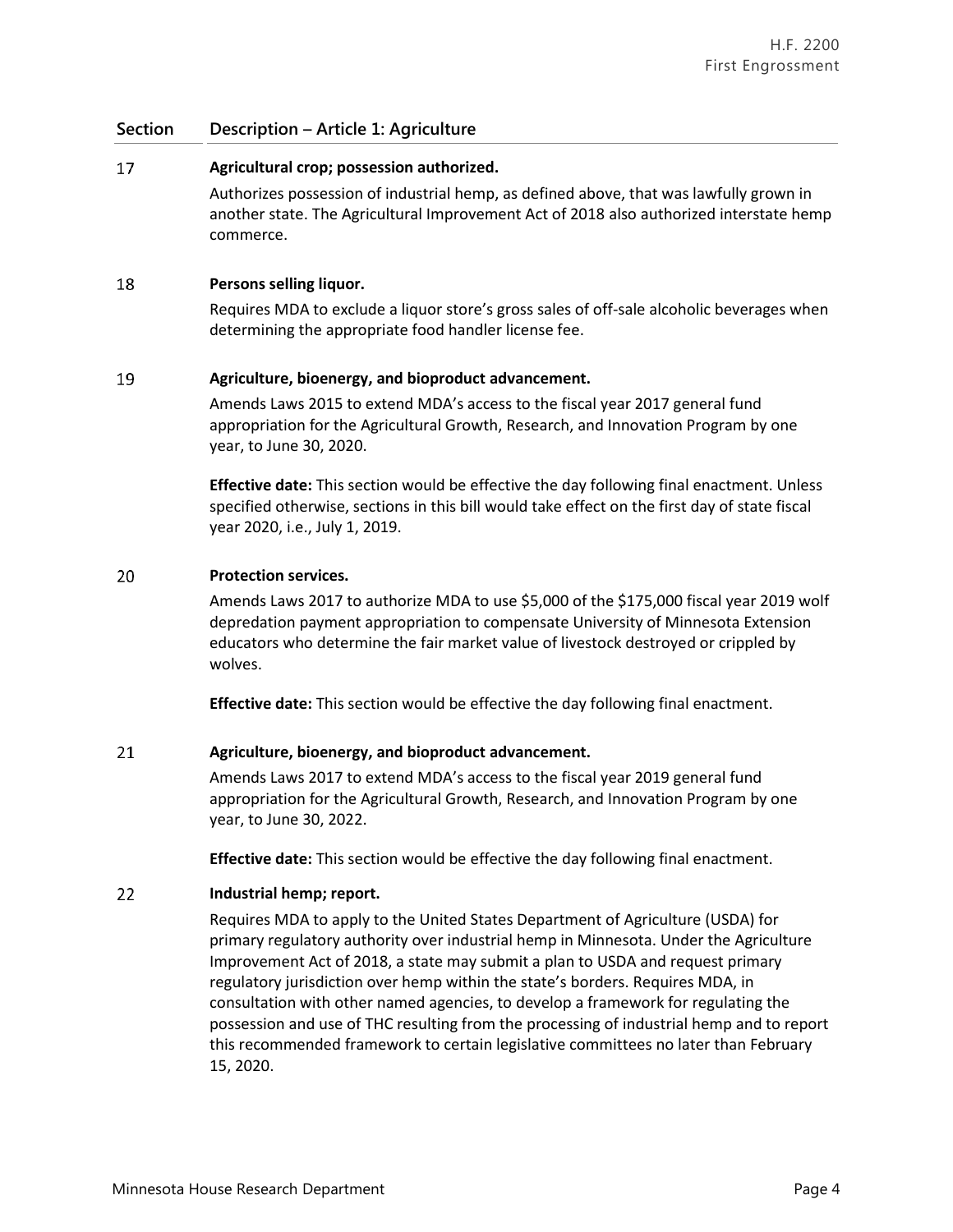#### 23 **Report required; beginning farmers.**

Requires MDA to examine how best to cultivate and support beginning farmers and to report findings to certain legislative committees by February 1, 2020. As part of this report, MDA would be required to prioritize certain beginning farmers, consult staff at the Department of Labor and Industry and the Department of Employment and Economic Development, and consider development of a next generation farmer internship program.

#### 24 **Report required; community solar.**

Requires the Center for Rural Policy and Development to study the economic benefits to farmers and local farm economies from community solar gardens and to submit the study and any policy recommendations to certain legislative committees by January 15, 2021.

## **Article 2: Farmed Cervidae**

This article modifies the annual fee and other requirements that apply to those who raise deer, elk, or other Cervidae. The Board of Animal Health (BAH) enforces the state's farmed Cervidae laws under Minnesota Statutes, section 35.155 and Minnesota Rules, chapter 1721.

### **Section Description – Article 2: Farmed Cervidae**

#### $\mathbf{1}$ **Fencing.**

Modifies fencing requirements for those who raise farmed Cervidae. Requires two or more rows of perimeter fencing or one high-tensile fence. Requires two redundant gates at each entry area. Requires any fence deficiency that allows the imminent entry or exit of animals from the premises to be repaired within a period of time determined by BAH. Requires a facility to be reinspected not less than twice during the following six months if a fence deficiency was discovered during an annual inspection. Authorizes BAH to revoke a facility's registration and order the owner to remove or destroy the animals if cervids escape more than twice in any 12-month period.

#### $\overline{2}$ **Identification.**

Requires each farmed cervid to be identified by a distinct number that was not in use during the previous three years. Requires newborn cervids to be identified within 24 hours of birth. Authorizes the Minnesota Department of Natural Resources, as coordinated by BAH, to destroy cervids that are improperly identified or not identified.

#### 3 **Inspection.**

Requires BAH to coordinate farmed Cervidae inspections. Requires annual inspections and directs MDA to assist BAH with inspections upon request. Requires certain inspection elements. Authorizes BAH to revoke an owner's registration and order the animals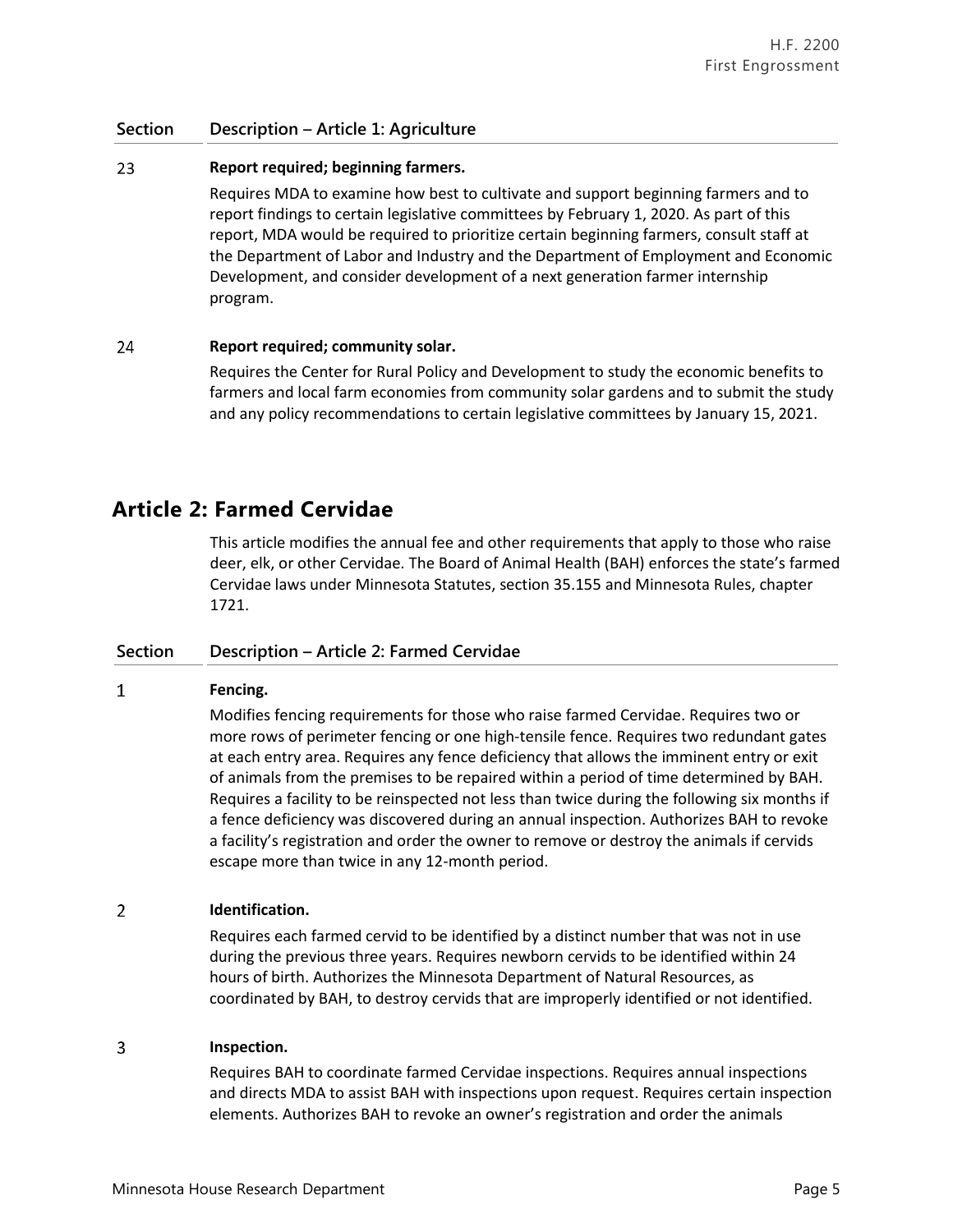### **Section Description – Article 2: Farmed Cervidae**

removed or destroyed if the owner does not repair a fence deficiency or the inspection reveals one or more other instances of noncompliance with this section of statute.

#### $\overline{4}$ **Fees.**

Increases the annual farmed Cervidae inspection fee, in conjunction with the previous section, from a maximum of \$100/herd to a flat \$500/herd unless: (1) the owner sells the ability to shoot the captive cervids, in which case the annual fee would be \$1,000/herd; or (2) the herd consists of more than one cervid species, in which case the annual fee would be \$650.

#### 5 **Contested case hearing.**

Requires a person officially contesting the board's decision to revoke their farmed Cervidae registration to request a hearing within 30 days of revocation.

#### 6 **Mandatory registration.**

Institutes a lifetime registration ban for a person whose registration is revoked by BAH. Places a three-year moratorium on new registrations to possess farmed white-tailed deer and clarifies that this moratorium does not prohibit certain sales or transfers between family members.

#### $\overline{7}$ **Mandatory surveillance for chronic wasting disease; herd depopulation.**

Decreases from 14 days to 48 hours the amount of time that a person has to notify BAH of any movement of farmed Cervidae from one premises to another. Requires BAH to notify all registered cervid farmers when a farmed cervid anywhere in the state tests positive for chronic wasting disease (CWD) and prohibits any off-site movement of farmed Cervidae statewide for at least 72 hours. Requires BAH to examine movement on and off the premises where the infected animal was located and take reasonable action necessary to slow or prevent the further spread of CWD. Requires the destruction and disposal of a cervid herd when one or more animals in the herd test positive for CWD. Requires the owner to maintain required fencing and post the premises where the herd was formerly located for at least the next five years. Requires the owner to disclose these requirements to any potential buyer of the property.

#### 8 **Report required.**

Requires BAH to report to certain legislative committees by February 1, 2020, regarding its progress in implementing recommendations in the Legislative Auditor's 2018 farmed Cervidae program evaluation report (available at: www.auditor.leg.state.mn.us/ped/2018/deerfarms.htm)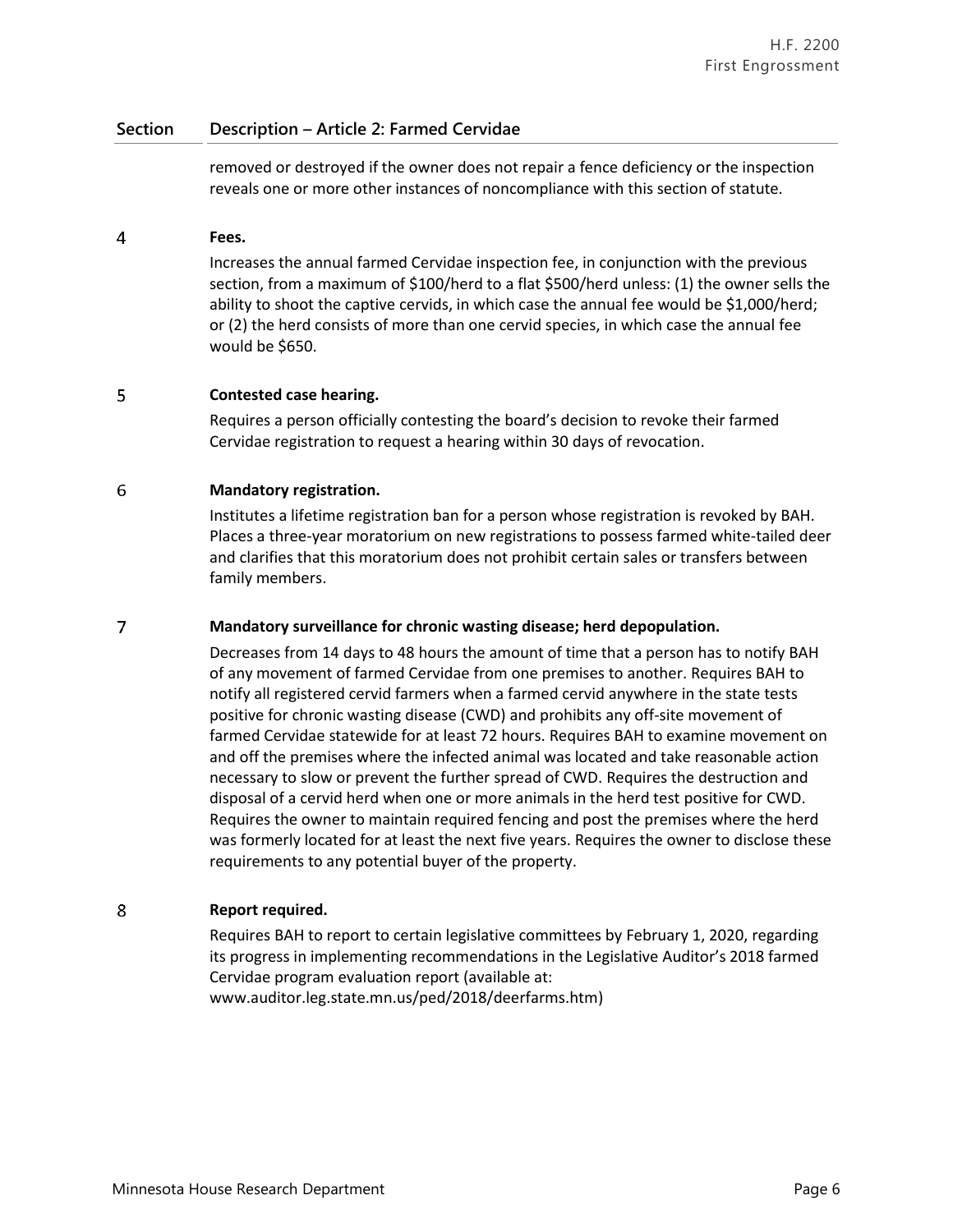## **Article 3: Grain Buyers**

This article modifies the Grain Buyers Act by amending the definition of cash sales, requiring grain buyers to pay an annual inspection fee and be inspected at least once a year, specifying the level of attestation required for the financial statements that licensed grain buyers submit to MDA each year, modifying requirements pertaining to voluntary extension of credit contracts, and exempting certain cash buyers from bonding and financial statement requirements.

### **Section Description – Article 3: Grain Buyers**

#### $\mathbf{1}$ **Applicability.**

Extends applicability of an existing set of defined terms under the Grain Buyers Act to include a new section created at the end of this article.

#### $\overline{2}$ **Cash sale.**

Modifies the definition of "cash sale" for purposes of distinguishing between cash sales and voluntary extension of credit sales under the Grain Buyers Act.

#### 3 **Cash.**

Defines the term "cash" for purposes of interpreting other defined terms such as "cash sale" and "cash buyer."

#### $\overline{4}$ **Cash buyer.**

Defines "cash buyer" for purposes of exemptions from certain bonding and financial statement requirements provided in subsequent sections.

#### 5 **Grain.**

Eliminates a reference to the Minnesota Board of Grain Standards in the definition of "grain."

#### 6 **Grain buyers and storage account; fees.**

Establishes an annual examination fee to be paid by licensed grain buyers for each licensed location. The fee schedule would be based on capacity as measured in bushels. Authorizes MDA to charge a fee of \$55 per hour, per examiner, for any supplemental examination required by MDA. Appropriates any interest earned on money in the grain buyers and storage account to MDA for purposes of the Grain Buyers Act.

#### $\overline{7}$ **Bond.**

Eliminates obsolete language. Eliminates a grain buyer's option to provide certain other forms of financial assurance in place of a surety bond. Retains the option to deposit an equivalent irrevocable bank letter of credit with Minnesota Management and Budget in place of the bond. Exempts cash buyers, as defined in a previous section, from the requirement to maintain a bond or irrevocable letter of credit.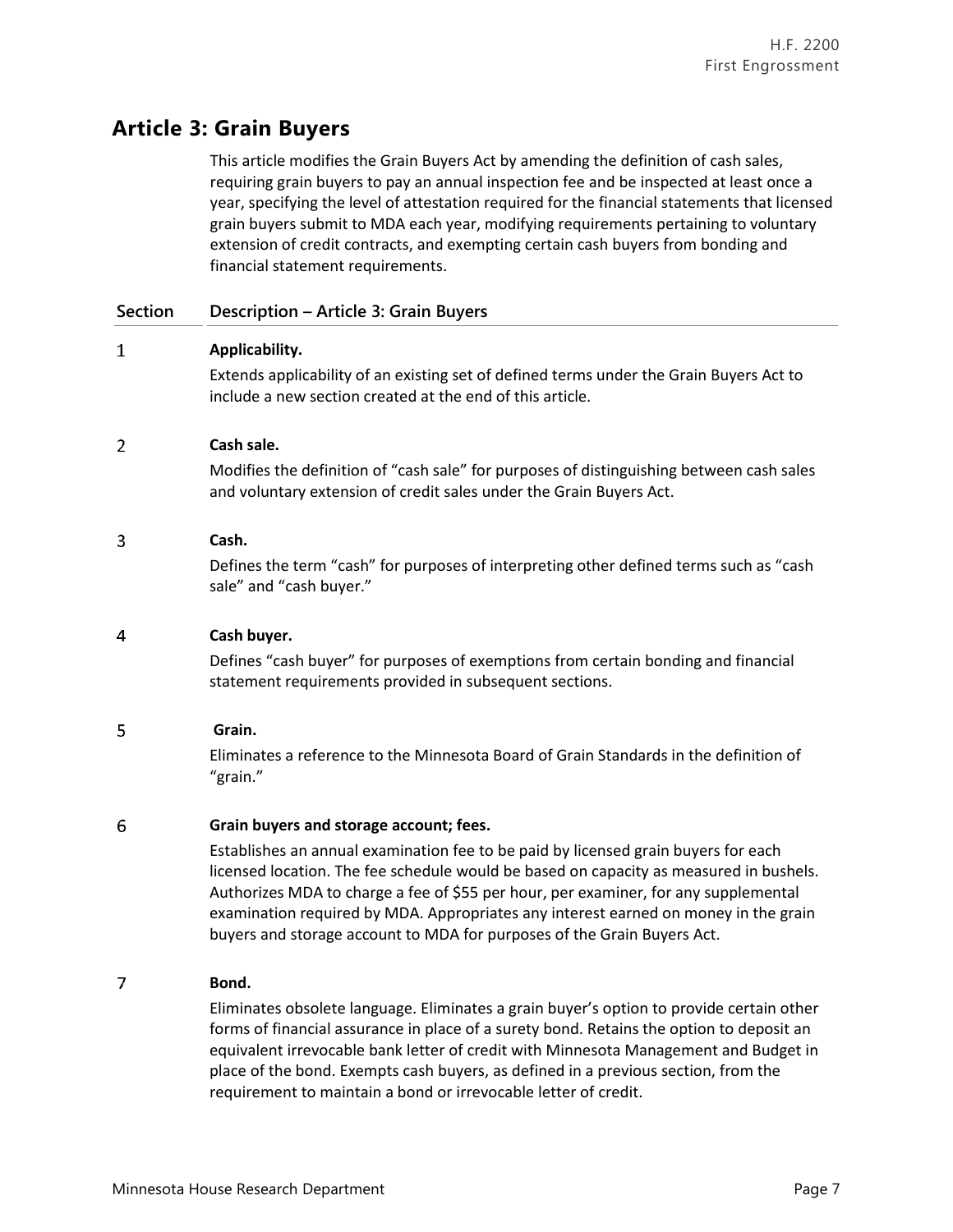### **Section Description – Article 3: Grain Buyers**

#### 8 **Cash sales; manner of payment.**

Modifies requirements that pertain to grain buyers who purchase grain with cash, as defined in a previous section. For a cash sale, this new language requires the grain buyer to pay in cash or check, or to wire or mail funds to the seller's account as rapidly as possible after the sale.

#### 9 **Financial statements.**

Modifies requirements pertaining to the financial statements that grain buyers must submit to MDA each year. Requires a grain buyer purchasing less than \$2 million of grain annually to have the statements reviewed by a certified public accountant, and to show that the statements are free from material misstatement. Requires a grain buyer purchasing \$2 million or more of grain annually to have the statements audited by a certified public accountant, and to submit the certified public accountant's opinion statement to MDA. Exempts cash buyers, as defined above, from financial statement requirements altogether.

#### 10 **Oral contracts.**

Extends the period of time that grain buyers have to provide a written confirmation to the buyer when the buyer and seller enter into an oral voluntary extension of credit contract. Under current law, instead of receiving cash a farmer may enter into a "voluntary extension of credit contract" with the grain buyer and defer payment to a later date. By law, these sales are not covered by the grain buyer's bond.

#### 11 **Contracts reduced to writing.**

Extends the period of time that grain buyers have to reduce voluntary extension of credit contracts to writing.

#### 12 **Rules.**

Extends MDA's existing rulemaking authority under the Grain Buyers Act to include the new examination requirement established in the next section.

#### 13 **Annual examination required; supplemental examinations.**

Subjects grain buyers to an annual inspection conducted by MDA or the United States Department of Agriculture. Qualifying examinations would include a measurement of all grain owned and maintained by the buyer. Authorizes MDA to require additional examinations as the agency deems necessary.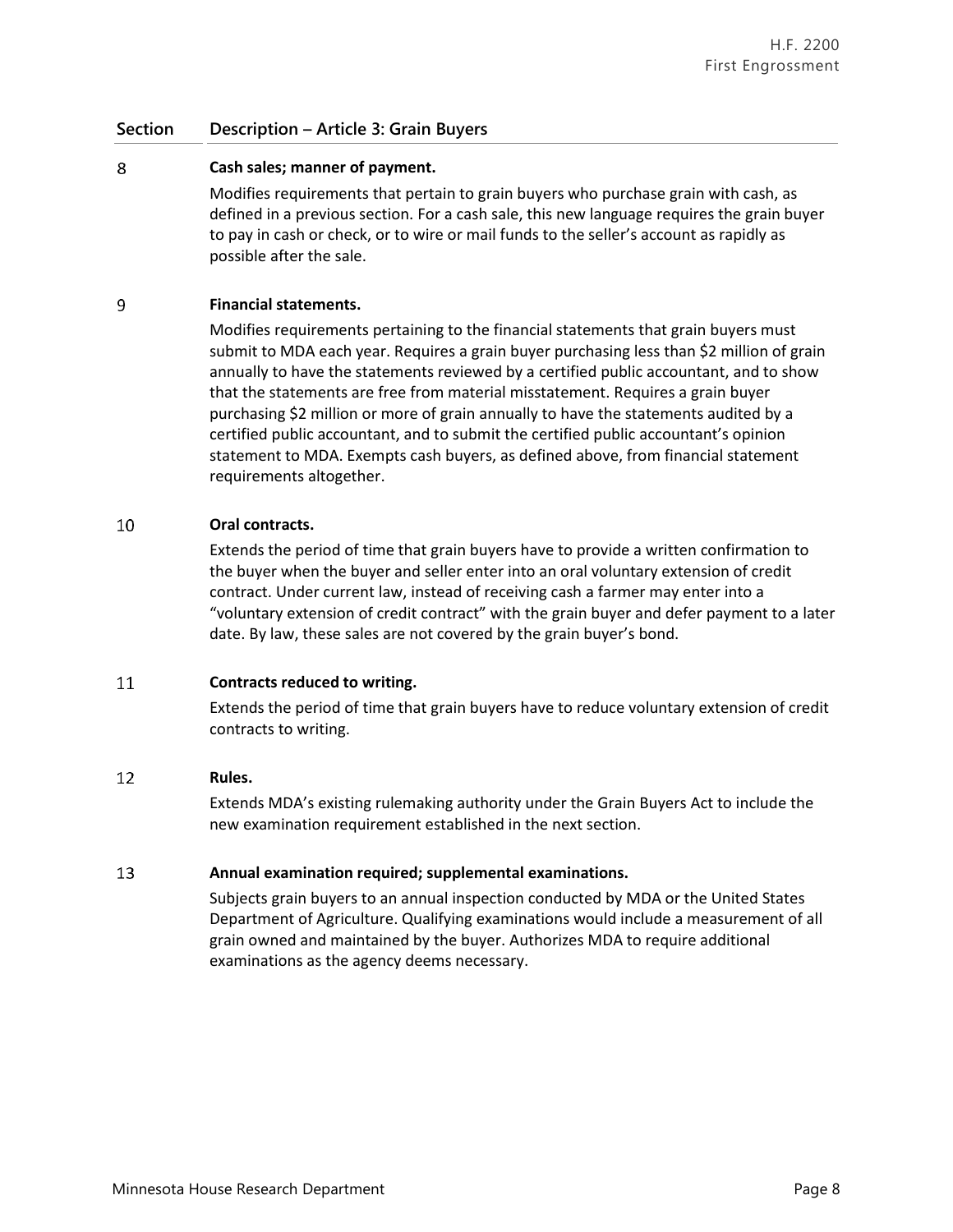## **Article 4: Grain Warehouses**

This article modifies the Grain Storage Act. Among other things, this article would reduce from two to one the minimum number of times that a licensed public grain warehouse operator must be inspected each year and allow a licensee to maintain an irrevocable bank letter of credit in lieu of a surety bond.

Under the Grain Storage Act, a public grain warehouse operator is generally a person who accepts grain that belongs to another for storage or purchase.

### **Section Description – Article 4: Grain Warehouses**

#### $\mathbf{1}$ **Grain.**

Eliminates a reference to the Minnesota Board of Grain Standards in the Grain Storage Act's definition of "grain."

#### $\overline{2}$ **Grain bank.**

Defines "grain bank" for purposes of the Grain Storage Act. Specifies that grain assigned to a grain bank is to be considered stored grain, presumably for purposes of determining the size of the surety bond or irrevocable letter of credit that the licensee is required to maintain.

#### 3 **Fees; grain buyers and storage account.**

Specifies that any interest accrued on money in the grain buyers and storage account is appropriated to MDA for purposes of administering the Grain Storage Act. Provides that the fee a public grain warehouse operator must pay for a supplemental examination required by the commissioner is \$55 per hour, per examiner.

#### $\overline{\mathbf{4}}$ **Bonding.**

Authorizes a licensed public grain warehouse operator to, in lieu of a surety bond, deposit with Minnesota Management and Budget an irrevocable bank letter of credit in the same amount as would otherwise be required for the bond.

#### 5 **Schedule of inspection, financial reports.**

Reduces the annual examination requirement for licensed public grain warehouse operators from twice per year, to once. Eliminates MDA's authority to provide by rule that a qualified nongovernmental unit may perform the examination. Authorizes MDA to require supplemental examinations of a public grain warehouse licensee as MDA deems necessary. Provides that the financial statements that a licensed public grain warehouse operator is required to submit to MDA must include a balance sheet, income statement, statement of retained earnings, and other specified reports, but does not require the licensee to have these financial statements reviewed or audited by a certified public accountant.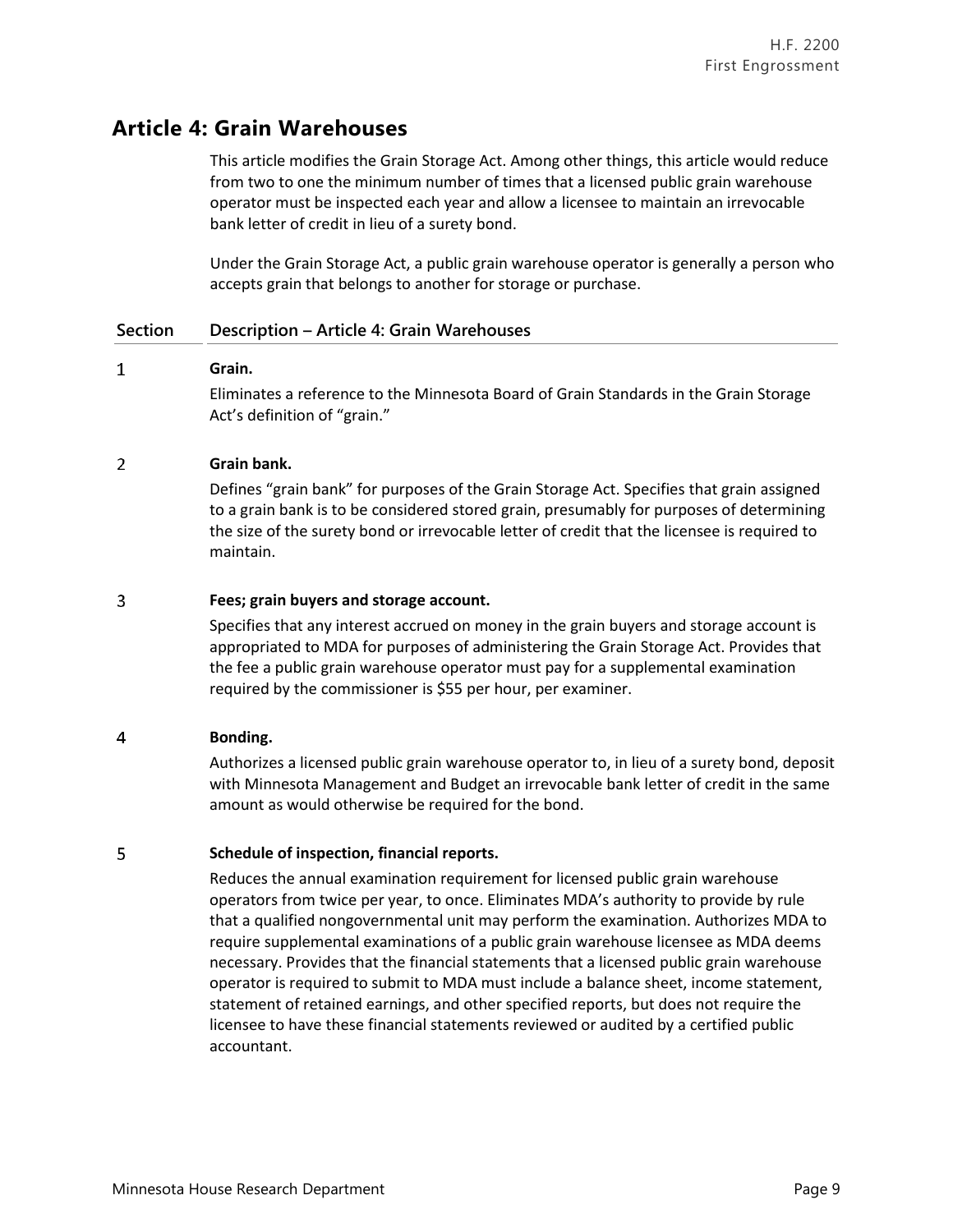# **Article 5: Housing Finance Agency Appropriations**

Article 5 contains the appropriations from the general fund to the Minnesota Housing Finance Agency for specific programs. See the spreadsheet by House Fiscal Analyst, Ken Savary.

| <b>Section</b> | Description - Article 5: Housing finance Agency Appropriations                                                                                          |
|----------------|---------------------------------------------------------------------------------------------------------------------------------------------------------|
| 1              | Appropriations.                                                                                                                                         |
|                | Provides boilerplate language regarding interpretation of the appropriations authorized<br>in subsequent sections.                                      |
| 2              | <b>Housing Finance Agency Appropriations.</b>                                                                                                           |
|                | Subd. 1. Total Appropriation.                                                                                                                           |
|                | Subd. 2. Challenge Program. For Minn. Stat. § 462A.33.                                                                                                  |
|                | Subd. 3. Local Housing Trust Fund Grants. For Minn. Stat. § 462A.16.                                                                                    |
|                | Subd. 4. Workforce Housing Development. For Minn. Stat. § 462A.39.                                                                                      |
|                | Subd. 5. Housing Trust Fund. For Minn. Stat. § 462A.201.                                                                                                |
|                | Subd. 6. Homework Starts With Home. For Minn. Stat. §§ 462A.201, subd. 2,<br>paragraph (a), clause (4), and 462A.204, subd. 8.                          |
|                | Subd. 7. Rental Assistance for Mentally III (Bridges). For Minn. Stat. §<br>462A.2097.                                                                  |
|                | Subd. 8. Family Homeless Prevention. For Minn. Stat. § 462A.204.                                                                                        |
|                | Subd. 9. Workforce Homeownership Program. For Minn. Stat. § 462A.38.                                                                                    |
|                | Subd. 10. Affordable Rental Investment Fund. For Minn. Stat. §§ 462A.21, subd.<br>8b and 462A.05, subd. 39.                                             |
|                | Subd. 11. Housing Rehabilitation. For Minn. Stat. § 462A.05, subd. 14.                                                                                  |
|                | Subd. 12. Home Ownership Assistance Fund. For Minn. Stat. § 462A.21, subd.8.                                                                            |
|                | Subd. 13. Lead Safe Homes Grant Program. See article 2, housing programs, for<br>the new grant program funded in this article, Minn. Stat. § 462A.2095. |
|                | Subd. 14. Homeownership Education, Counseling, and Training. For Minn. Stat.<br>§462A.209.                                                              |
|                | Subd. 15. Capacity-Building Grants. For Minn. Stat. § 462A.21, subd. 3b.                                                                                |